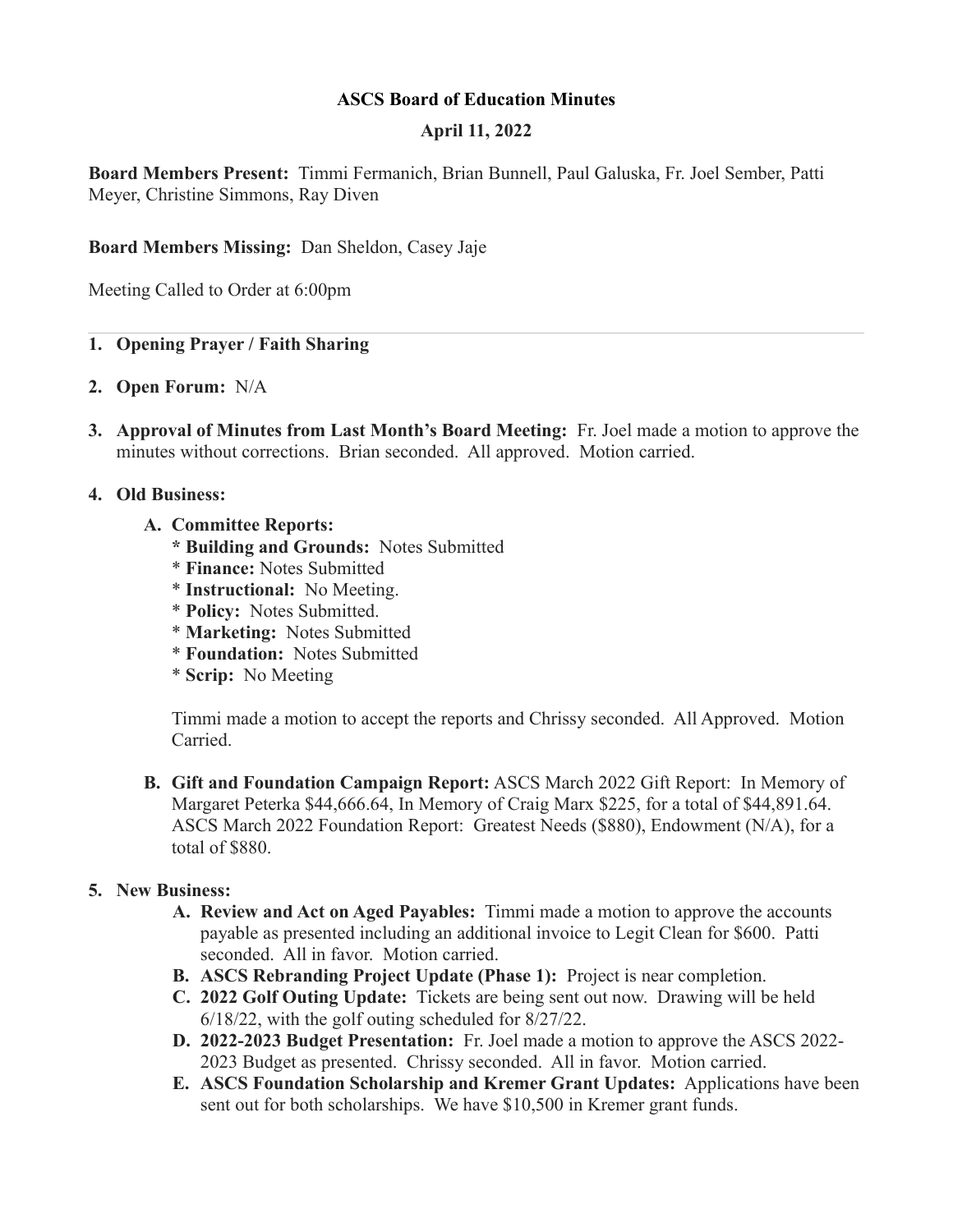- **F. EANS Funds Update:** We recently purchased iPads and Chromebooks, and have \$10,000 left that will be used to purchase furniture for some of the hallway spaces.
- **G. Meeting (Summary) w/ Dean Gerondale from Green Bay Diocese:** Dean informed Mr. Galuska of tuition grants available and recommended ASCS apply for a \$20,000 grant. He also recommended we perform a 4K tuition study.
- **H. Administrator's Report:**
	- The Catholic Relief Services Rice Bowls were collected on Thursday, April 14, at a prayer service led by Father Joel.
	- The annual safe environment training with the students, as required by the Green Bay Diocese, took place on March 7, 14, and 21.
	- We are currently in the final stages of preparing the yearbook draft for 2021-2022, which will then go to print and be distributed to students at the end of the school year.
	- The spring MAP Testing at ASCS will run from April 12-April 29.
	- The 4K-2 teachers are collecting student art from all grade bands from now until the end of April for an Art Fair to be held on May 11, immediately after school at ASCS.
	- 8th Grade Graduation Photos will take place during the month of April.
	- Third Quarter report cards were available for students/parents on Thursday, April 7, with Honor Roll recipients announced on Friday, April 8.
	- Father Joel and Father George offered the sacrament of reconciliation to students in Grades 2-8 in March and April.
	- The second Al Frisch donation bonus checks will be distributed to staff members prior to the end of April.
	- The KIDS Club raised approximately \$700 for the war victims in Urkraine through its cookie fundraiser this morning! Thanks to the KIDS Club, the ASCS kitchen staff, and Mr. Hanke for their hard work and effort with this project.
	- All of the students and staff members at All Saints have now memorized the following prayers: The Morning Offering, St. Michael the Archangel, and The Memorarae.
	- During the fourth quarter, ASCS will focus on the virtue of **fortitude** (industriousness, magnanimity, magnificence, patience, perseverance).
	- Bonnie Clancy, the Benefits Manager for the Green Bay Diocese, will be at ASCS on Thursday, April 28 (3:10 PM), to meet with anyone currently signed up or interested in signing up for benefits (health, vision, dental) through the Green Bay Diocese. She will go through the 2022-2023 plan as well as answer any questions staff members might have.
	- 2022-2023 contracts were distributed to faculty members on Thursday, April 14.

# **6. Other Business:**

- **A.** Patti reported that the Home and School Association is considering not having in person meetings going forward due to low attendance. Business would be conducted by phone or email, with in person meetings only as needed.
- **B.** Fr. Joel presented on a new sign for the new parking lot. Total cost is \$16K. Requested ASCS pay for 50% of the large sign and 33% of the small sign. Brian made a motion to pay for our portion of the sign cost, and Timmi seconded. All in favor. Motion Carried.